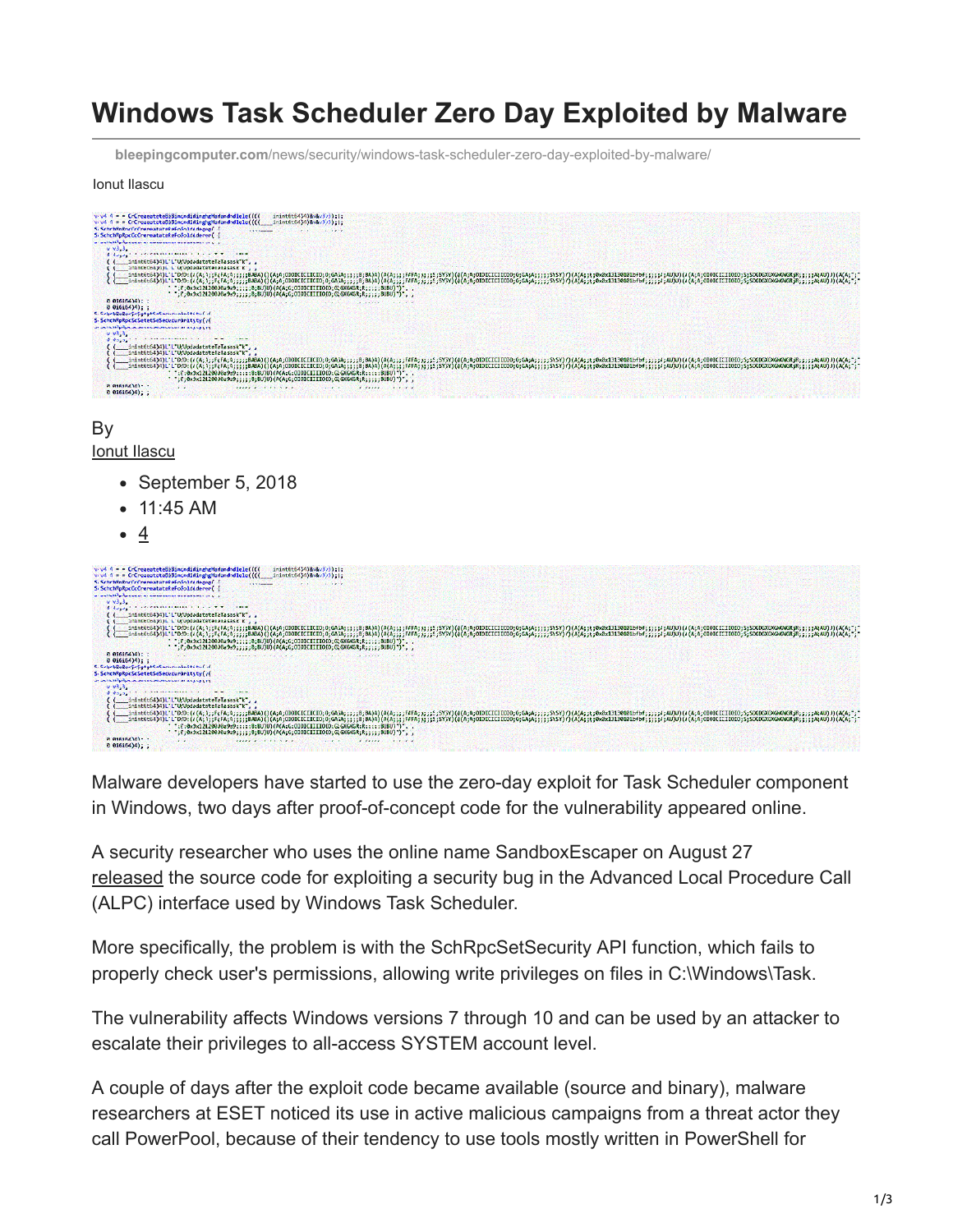lateral movement.

## **PowerPool targets GoogleUpdate.exe**

The group appears to have a small number of victims in the following countries: Chile, Germany, India, the Philippines, Poland, Russia, the United Kingdom, the United States, and Ukraine.

The researchers say that PowerPool developers did not use the binary version of the exploit, deciding instead to make some subtle changes to the source code before recompiling it.

"PowerPool's developers chose to change the content of the file C:\Program Files (x86)\Google\Update\GoogleUpdate.exe. This is the legitimate updater for Google applications and is regularly run under administrative privileges by a Microsoft Windows task," ESET [notes.](https://www.welivesecurity.com/2018/09/05/powerpool-malware-exploits-zero-day-vulnerability/)

```
v4 = CreateBindingHandle(( int64)&v3);
SchRpcCreateFolder(
  ν3,
  (_int64)L"UpdateTask",
  (_int64)L"D:(A;;FA;;;BA)(A;OICIIO;GA;;;BA)(A;;FA;;;SY)(A;OICIIO;GA;;;SY)(A;;0x1301bf;;;AU)(A;OICIIO;SDGXGWGR;;;AU)(A;"
            ";0x1200a9;;;BU)(A;OICIIO;GXGR;;;BU)",
  0i64);SchRpcSetSecurity(
  ν3,
  (_int64)L"UpdateTask",
  (1)(Aj-1010;;;;RA)(Aj-1010;SDGXGWGR;;;BA)(Aj-1010;GA;;FA;;;SY)(Aj-101010;GA;;;SY)(Aj-2011301bf;;;AU)(Aj-1010110;SDGXGWGR;;;AU)(Aj"
            ";0x1200a9;;;BU)(A;OICIIO;GXGR;;;BU)",
  0i64);
```
Threat actor changes permissions of the Google Updater executable

This allows PowerPool to overwrite the Google updater executable with a copy of a backdoor they typically use in the second stages of their attacks. The next time the updater is called, the backdoor launches with SYSTEM privileges.

According to the researchers, PowerPool malware operators likely use the second-stage backdoor only on victims of interest, following a reconnaissance step.

Microsoft did not patch the ALPC bug to this day, but it is expected to release a fix in its monthly security updates, on September 11.

Some mitigation is possible without Microsoft's help, though the company did not approve it. A solution provided by Karsten Nilsen blocks the exploit and allows scheduled tasks to run, but it may break things created by the legacy Task Scheduler interface.

Short term solution on VU#906424: icacls c:\windows\tasks /remove:g "Authenticated Users" icacls c:\windows\tasks /deny system:(OI)(CI)(WD,WDAC) Tested and blocks 0day, changing these rights may result in unexpected behavior in scheduled tasks.[@USCERT\\_gov](https://twitter.com/USCERT_gov?ref_src=twsrc%5Etfw)

— Karsten Nilsen (@karsten\_nilsen) [August 28, 2018](https://twitter.com/karsten_nilsen/status/1034406706879578112?ref_src=twsrc%5Etfw)